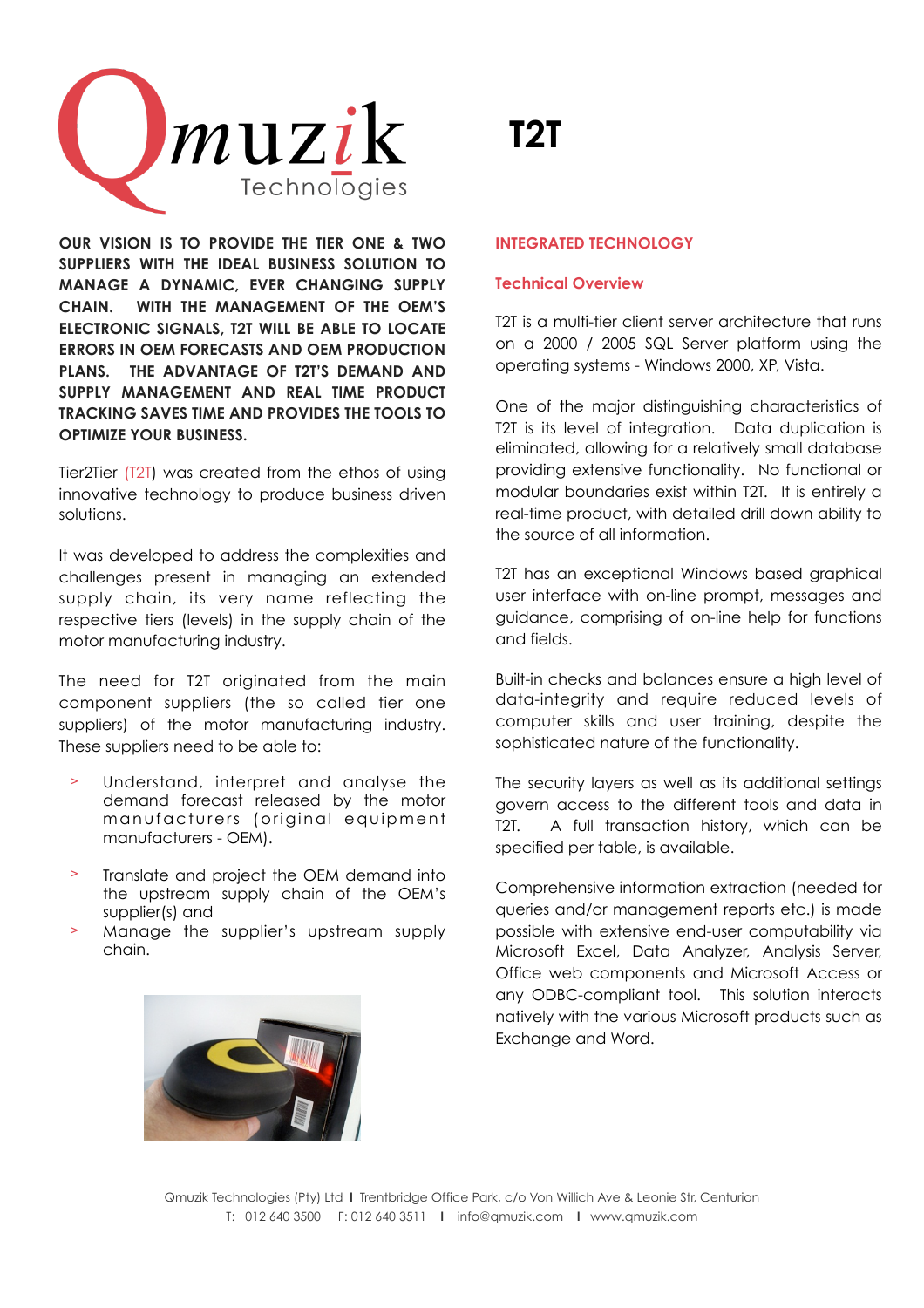

#### **ERP Platform**

T2T is a fully integrated real-time system, based on an ERP platform. It has comprehensive functionality that supports all business processes:

# **Engineering Management**

T2T offers excellent control of the engineering data, spanning the total life cycle of parts and products and incorporating item identification, status accounting and excellent change control.

#### **MRP**

The T2T MRP engine plans for inventory availability and possesses a comprehensive range of planned orders, action messages and exception messages, but will in addition, perform on-line real-time runs with almost instant availability of information that supports the decision making process. MRP settings are predefined per Customer/Supplier. Incorporated into T2T's MRP is the levelling of Customer's (OEM) forecasted demand as well as levelling of lower bill of material level supply. An Additional MRP functionality option is to keep a level of safety stock by pulling supply foreword.

#### **Inventory Management**

T2T offers excellent functionality to analyse, classify, control and move inventory and provides a simplified user interface, despite the sophisticated functionality, which includes real-time journals for all movements as well as built-in controls and disposition rules for all variations of stock status and ownership. Customer Furnished Items (CFI's) and subcontract orders are catered for in any level of the BOM. T2T manages Earlier Generation Stock CKD stock with various production consumption

Multi-tier inventory is managed with configuration settings, accommodating selective post deduct/flow rack management and automated Kanban processing.

#### **Production**

T2T enables you to effectively manage production activities. Production's seamless integration with all related business functions ensures that the planning, scheduling and application of manufacturing resources to produce, modify, maintain or repair finished goods or equipment remains focused on the inventory supply and demand requirements and other stated objectives for product development, projects, inventory- and/or quality management.

It incorporates planned order releases, stock picking, scrap and progress reporting and ultimately the management of extended order fulfilment lifecycle.

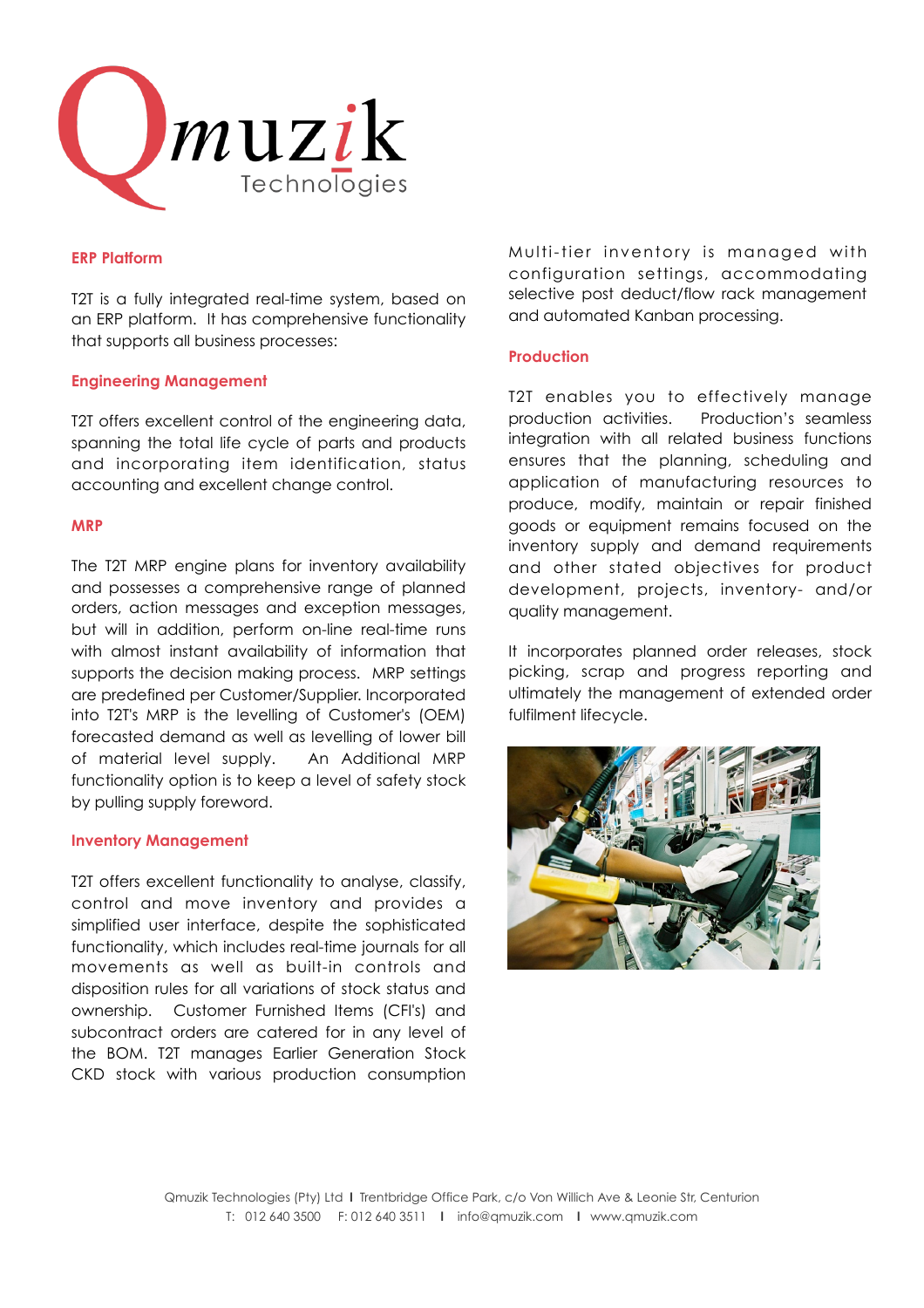



| Mode<br><b>CUMMULATIVE</b><br>PER WEEK<br><b>CUMMULATIVE</b><br><b>PER WEEK</b><br><b>CUMMULATIVE</b><br><b>PER WEEK</b><br><b>CUMMULATIVE</b> | Difference<br>-56<br>-56<br>n<br>a                                                                                                | 2002/01/14<br>$\Omega$<br>ø<br>n<br>O | Achual<br>$\Omega$<br>28<br>84<br>n | <b>Difference</b><br>28<br><b>Joa</b>        | <b>NONE</b><br>$\overline{c}$<br>$\theta$<br>$\theta$ | Actual<br>ø<br>14<br>98          | Difference<br>п<br>$-14$                 | 2002/01/28<br>$\overline{8}$ | a<br>Actual<br>$\overline{2}$<br>$\overline{z}$ |
|------------------------------------------------------------------------------------------------------------------------------------------------|-----------------------------------------------------------------------------------------------------------------------------------|---------------------------------------|-------------------------------------|----------------------------------------------|-------------------------------------------------------|----------------------------------|------------------------------------------|------------------------------|-------------------------------------------------|
|                                                                                                                                                |                                                                                                                                   |                                       |                                     |                                              |                                                       |                                  |                                          |                              |                                                 |
|                                                                                                                                                |                                                                                                                                   |                                       |                                     |                                              |                                                       |                                  |                                          |                              |                                                 |
|                                                                                                                                                |                                                                                                                                   |                                       |                                     |                                              |                                                       |                                  | $-98$                                    | $\overline{8}$               | 120                                             |
|                                                                                                                                                |                                                                                                                                   |                                       |                                     | ٠                                            | $\overline{0}$                                        | n                                | п                                        | $\bf{0}$                     | $\bf{0}$                                        |
|                                                                                                                                                |                                                                                                                                   |                                       | ō                                   | ٠                                            | $\overline{0}$                                        | n                                | п                                        | $\Omega$                     | $\bf{0}$                                        |
|                                                                                                                                                |                                                                                                                                   | o                                     | $\overline{0}$                      | ×                                            | $\Omega$                                              | $\Omega$                         | n                                        | $\alpha$                     | $\bf{0}$                                        |
|                                                                                                                                                | 'n                                                                                                                                | ø                                     | $\overline{0}$                      | n                                            | $\Omega$                                              | $\Omega$                         | ۵                                        | $\Omega$                     | $\bf{0}$                                        |
| <b>PER WEEK</b>                                                                                                                                | 'n                                                                                                                                | $\overline{0}$                        | $\overline{0}$                      |                                              | $\Omega$                                              | $\Omega$                         | п                                        |                              | $\bf{0}$                                        |
| <b>CUMMULATIVE</b>                                                                                                                             |                                                                                                                                   | n                                     | $\Omega$                            |                                              | $\bf{0}$                                              | $\Omega$                         |                                          |                              | $\bf{0}$                                        |
| <b>PER WEEK</b>                                                                                                                                |                                                                                                                                   | n                                     | $\Omega$                            |                                              | $\bf{0}$                                              | $\Omega$                         |                                          |                              | $\bf{0}$                                        |
|                                                                                                                                                |                                                                                                                                   | n                                     | $\Omega$                            |                                              | $\Omega$                                              | n                                | r                                        |                              | $\bf{0}$                                        |
|                                                                                                                                                |                                                                                                                                   |                                       |                                     |                                              |                                                       |                                  |                                          |                              | $\bf{0}$                                        |
|                                                                                                                                                |                                                                                                                                   |                                       |                                     |                                              |                                                       |                                  |                                          |                              | $\theta$                                        |
|                                                                                                                                                |                                                                                                                                   |                                       |                                     |                                              |                                                       |                                  |                                          |                              | $\bf{0}$                                        |
|                                                                                                                                                |                                                                                                                                   | o                                     |                                     |                                              | $\Omega$                                              | O                                | ٢                                        |                              | $\bf{0}$                                        |
| <b>PER WEEK</b>                                                                                                                                |                                                                                                                                   | 99                                    | $\Omega$                            |                                              | 53                                                    |                                  |                                          | 99                           | 31                                              |
| <b>CUMMULATIVE</b>                                                                                                                             |                                                                                                                                   | 173                                   | $\Omega$                            |                                              | 226                                                   |                                  |                                          |                              | $\overline{\mathcal{B}}$                        |
| PER WEEK                                                                                                                                       |                                                                                                                                   | 80                                    | $\theta$                            |                                              | 48                                                    | 5                                |                                          | 50                           | 42                                              |
| <b>CIBBURATOIC</b>                                                                                                                             |                                                                                                                                   | 100                                   | $\overline{a}$                      |                                              | 220                                                   | н                                |                                          | 220                          | $\sqrt{2}$                                      |
|                                                                                                                                                | <b>CUMMULATIVE</b><br><b>PER WEEK</b><br><b>CUMMULATIVE</b><br><b>PER WEEK</b><br><b>CUMMULATIVE</b><br>Analysis For Part 6915155 |                                       | $\bf{0}$<br>ö<br>o                  | $\Omega$<br>$\theta$<br>$\theta$<br>$\bf{0}$ | ٥                                                     | $\theta$<br>$\theta$<br>$\theta$ | $\overline{0}$<br>$\ddot{\text{o}}$<br>O | o<br>٢<br>o                  | 325                                             |

#### **Financial Management**

T2T excels in the area of Financial Management since, other than providing the ability to plan and analyse budgets and/or to manage the general ledger, accounts payable, accounts receivable etc, all journals are real-time thus providing instant availability of all financial information and eliminating tedious month and year end reconciliation.

T2T offers self-billing with, and automated interface to the Customer (OEM). Intervention is only by exception, for non-reconciling items

#### EXAMPLE: DEM'S UNLEVELED FORECAST with backlog quantity's demand per day per part



EXAMPLE, T2T'S LEUELED FORECAST with OEM's constraint of 200 final assemblies per day maximum

|                 |  |  |  |  |  |  |  | DEMAND<br><b>SHIFTED</b> |                |  |
|-----------------|--|--|--|--|--|--|--|--------------------------|----------------|--|
| Number of units |  |  |  |  |  |  |  |                          | <b>FORWARD</b> |  |
|                 |  |  |  |  |  |  |  |                          |                |  |
|                 |  |  |  |  |  |  |  |                          |                |  |
| w               |  |  |  |  |  |  |  |                          |                |  |

# **Multidimensional System Configuration**

T2T allows for central definition and maintenance of company wide data - such as External Organisations (suppliers/customers), Part Masters and decentralised business rule options that will apply to company, division or cost centre levels. These options govern the flow and execution of business processes. More business rule options can be defined on product, project or employee level.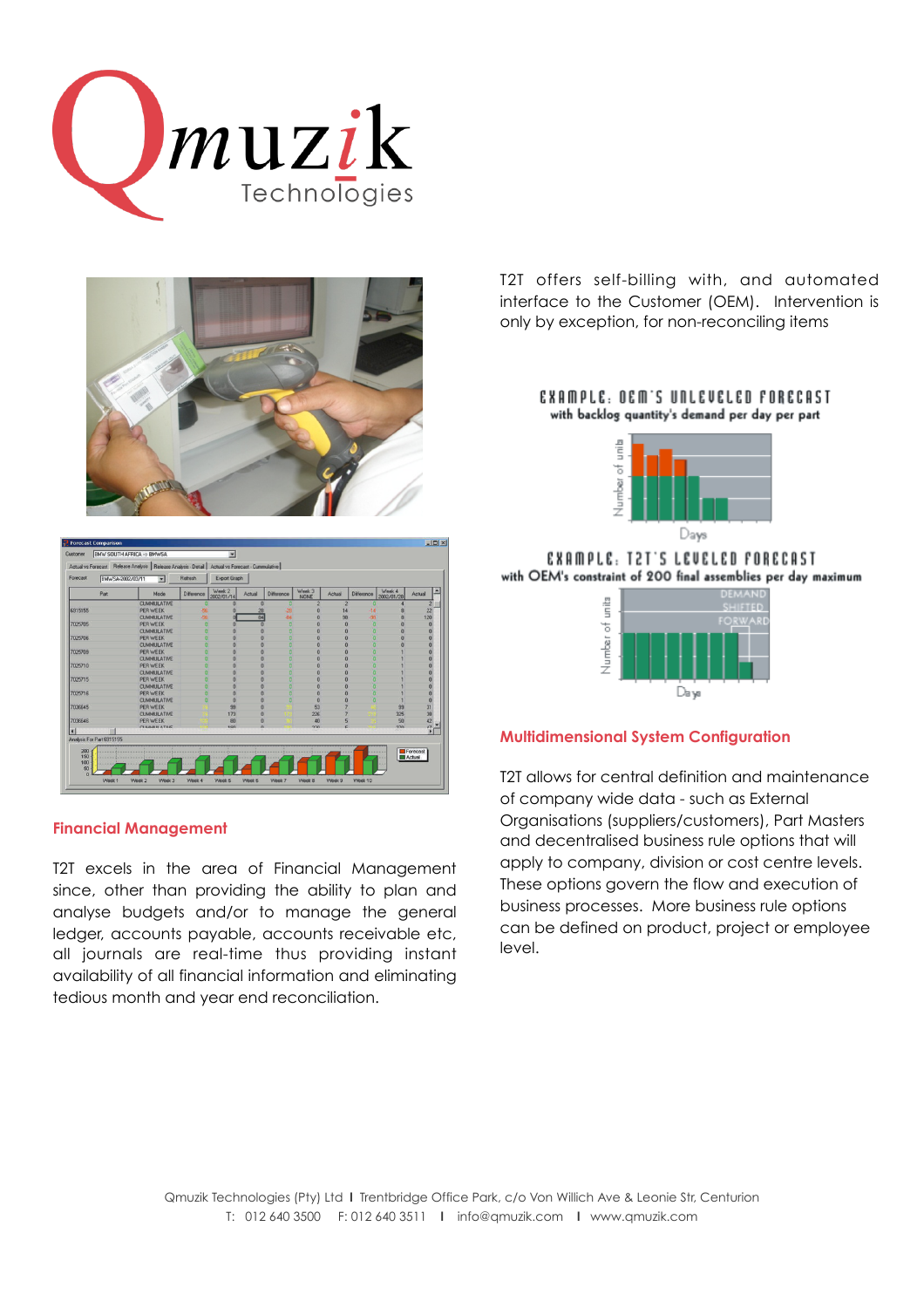

## **MANAGEMENT OF SUPPLY PROCESS**

#### **Demand**

Demand from the OEM is typically received in the form of a medium term forecast (nine to ten months), a short term production plan (five to ten days), and call-off signals (JIT-Signals) as individual motor vehicles pass through trigger points on the production line (from this point in time the supplier typically has between one and two hours to pick components, assemble the part and deliver the product to the appropriate process on the production line).

T2T provides for the utilities to import the various types of demand, to analyse the demand and to plan according to the OEM's demand, and to react timeously on individual part call offs.



T2T has various settings to level forecasted demand to the Customer's OEM's) maximum daily production ability.

T2T's facility to analyse previous to date demand and supply variation, substantiate recoverable expediting cost from responsible party. (i.e. OEM demand variance, supplier non-performance and incorrect stock supply from freight forwarding agent).

Demand verification in respect of end item consistency (e.g. Left/Right, Front/Rear by derivative) is facilitated by T2T.

Real time analysis of previous to date trends is supported in user-friendly interfaces, incorporating the graphical representation of the data. Event driven notification of invalid/inconsistency in forecasts, production plans and call offs is therefore exposed to the tier one and tier two suppliers.

#### **Internal Operations**

Inventory and the internal operations are managed by means of integrated mobile scanning devices (operating on a radio frequency network) and serial scanning devices. This allows for real time product tracking throughout the production process and in the warehouses, ensuring hundred percent accurate and real time inventory data.

The internal operations are also simplified by the utilization of custom user interfaces, for example the shipment of a part can be performed by scanning a single bar code on a label that is affixed to the particular assembled part. In addition, work instructions are generated and printed automatically in the form of user-defined labels, with the unique entities appearing as bar codes to enable real time scanner tracking.